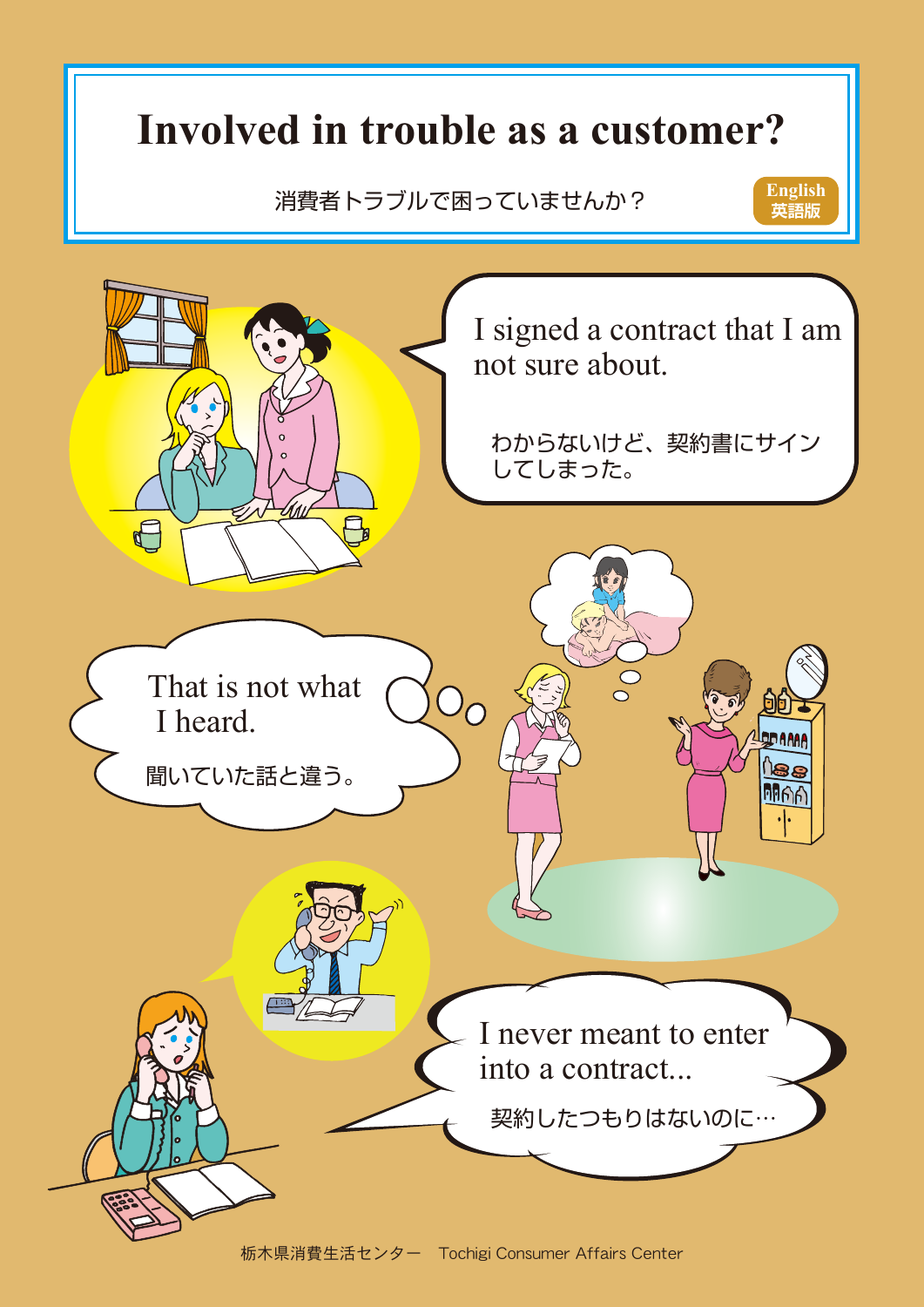![](_page_1_Picture_0.jpeg)

消費者トラブルを防ぐための8つのポイント **Eight Points to Prevent a Customer from** Getting Involved in Trouble.

|  |  |  |  | 1. Say "No." to suspect offers. |  |
|--|--|--|--|---------------------------------|--|
|--|--|--|--|---------------------------------|--|

あやしげな話はお断り

### **2. Clearly say "No" when you refuse.**

断るときにはハッキリと

#### **3. Be careful with pursuasive sales talk..**

うまい話にはご用心

#### **4. Take an objective view.**

客観的に考えて

#### **5. Check the contract carefully.**

契約書はじっくり確認

#### **6. Consult with someone when you are in trouble.**

困ったら誰かに相談

![](_page_1_Picture_14.jpeg)

![](_page_1_Picture_15.jpeg)

![](_page_1_Picture_16.jpeg)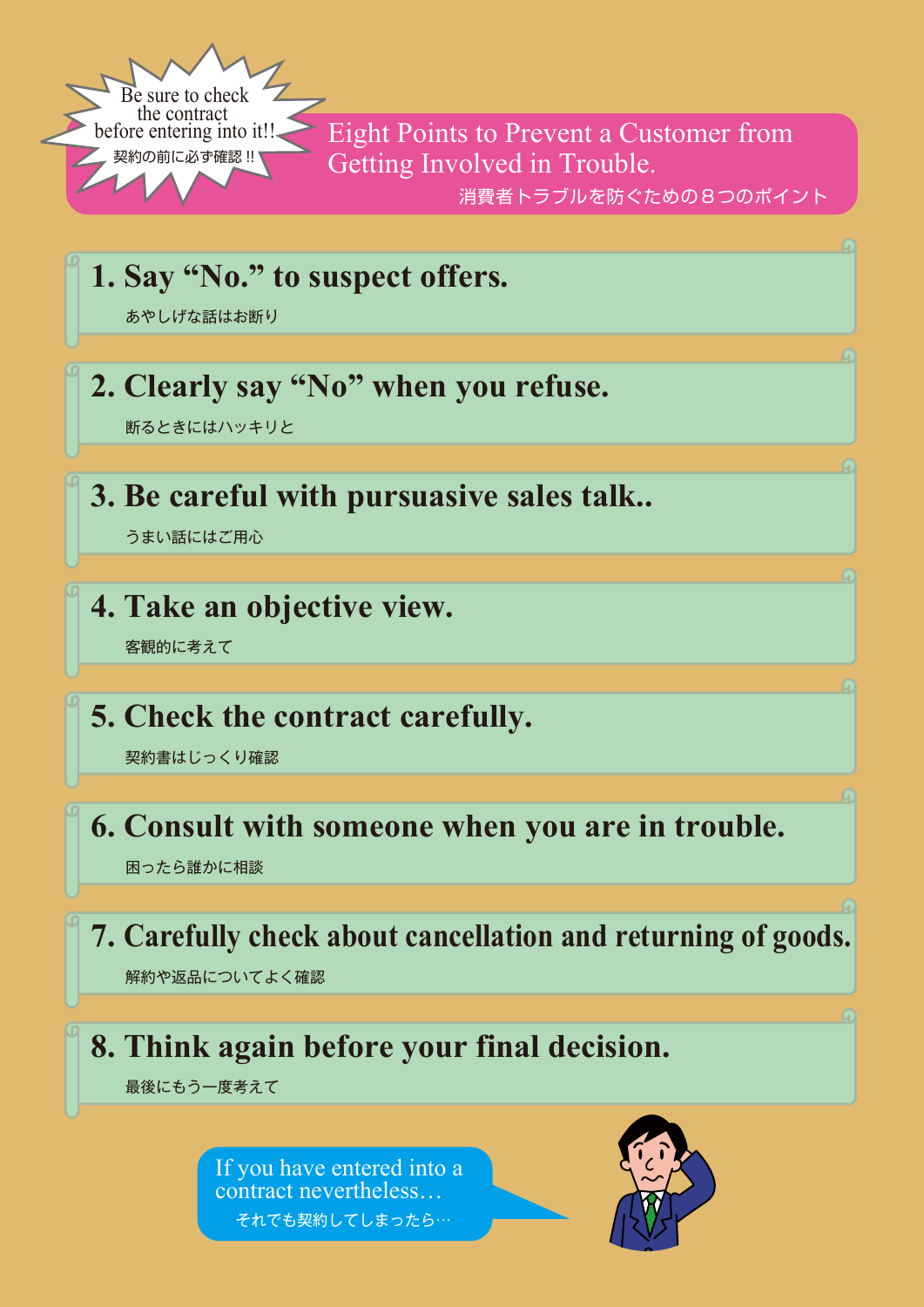## **A Cooling-off Right is Available !**

クーリング・オフ制度があります !

**The "cooling-off" period is a special right which gives consumers the opportunity to "cool off" i.e. to reconsider specific purchases, and cancel the purchase contract unconditionally within that period.**

「クーリング・オフ」とは契約した後、頭を冷やして(**Cooling off**)冷静に考え直す時間を消費者に与え、一定期間内であれば 無条件で契約を解除することができる特別な制度のことです。

**The cooling-off right can not be applied when the customer went to a store for the purchase or when the customer entered into the purchase contract through mail order.**

自ら店に出向いて購入した商品や、通信販売で契約した場合は、クーリング・オフはできません。

クーリング・オフの方法/訪問販売の場合 **Requirements for Using the Cooling-off Right**(**in the Case of Door-to-door Sales**)

![](_page_2_Picture_7.jpeg)

**Can be Applied.**

クーリング・オフできる契約と期間

**covered.**

| <b>Type of Transaction</b><br>取引内容                                                               | 通信販売は対象外<br><b>Applicable Matters</b><br>適用対象                                                                                                                               | .<br><b>Period</b><br>期<br>間 |
|--------------------------------------------------------------------------------------------------|-----------------------------------------------------------------------------------------------------------------------------------------------------------------------------|------------------------------|
| <b>Door-to-door Sales</b>                                                                        | Contracts for specific commodities /rights /services at a location<br>other than the seller's place of business                                                             | 8 days                       |
| 訪問販売                                                                                             | 店舗外での指定商品・権利・役務の契約                                                                                                                                                          | 8日間                          |
| <b>Telemarketing</b>                                                                             | Contracts for specific commodities /rights /services by telephone<br>from the seller                                                                                        | 8 days                       |
| 電話勧誘販売                                                                                           | 業者からの雷話による、指定商品・権利・役務の契約                                                                                                                                                    | 8日間                          |
| <b>Specific Continuous</b><br><b>Service Offers</b>                                              | Continuous service contracts for beauty salons /foreign<br>language classes /private preparatory schools /tutors;<br>(includes contracts at the seller's place of business) | 8 days                       |
| 特定継続的役務提供                                                                                        | エステ・語学学校・家庭教師・学習塾・パソコン教室・結婚相手紹介サービス(店舗契約を含む)                                                                                                                                | 8日間                          |
| <b>Chain Sales (Multi-level)</b><br><b>Marketing / Network</b><br>Marketing)                     | <b>All commodities and services</b><br>(includes contracts at the seller's place of business)                                                                               | 20 days                      |
| 連鎖販売取引(マルチ商法)                                                                                    | すべての商品・役務(店舗契約を含む)                                                                                                                                                          | 20日間                         |
| <b>Business Opportunity</b><br><b>Related Sales Transactions</b><br>(Side Job/Monitor Marketing) | All commodities and services<br>(includes contracts at the seller's place of business)                                                                                      | 20 days                      |
| 業務提供誘引販売取引(内職・モニター商法)                                                                            | すべての商品・役務(店舗契約を含む)                                                                                                                                                          | 20 日間                        |